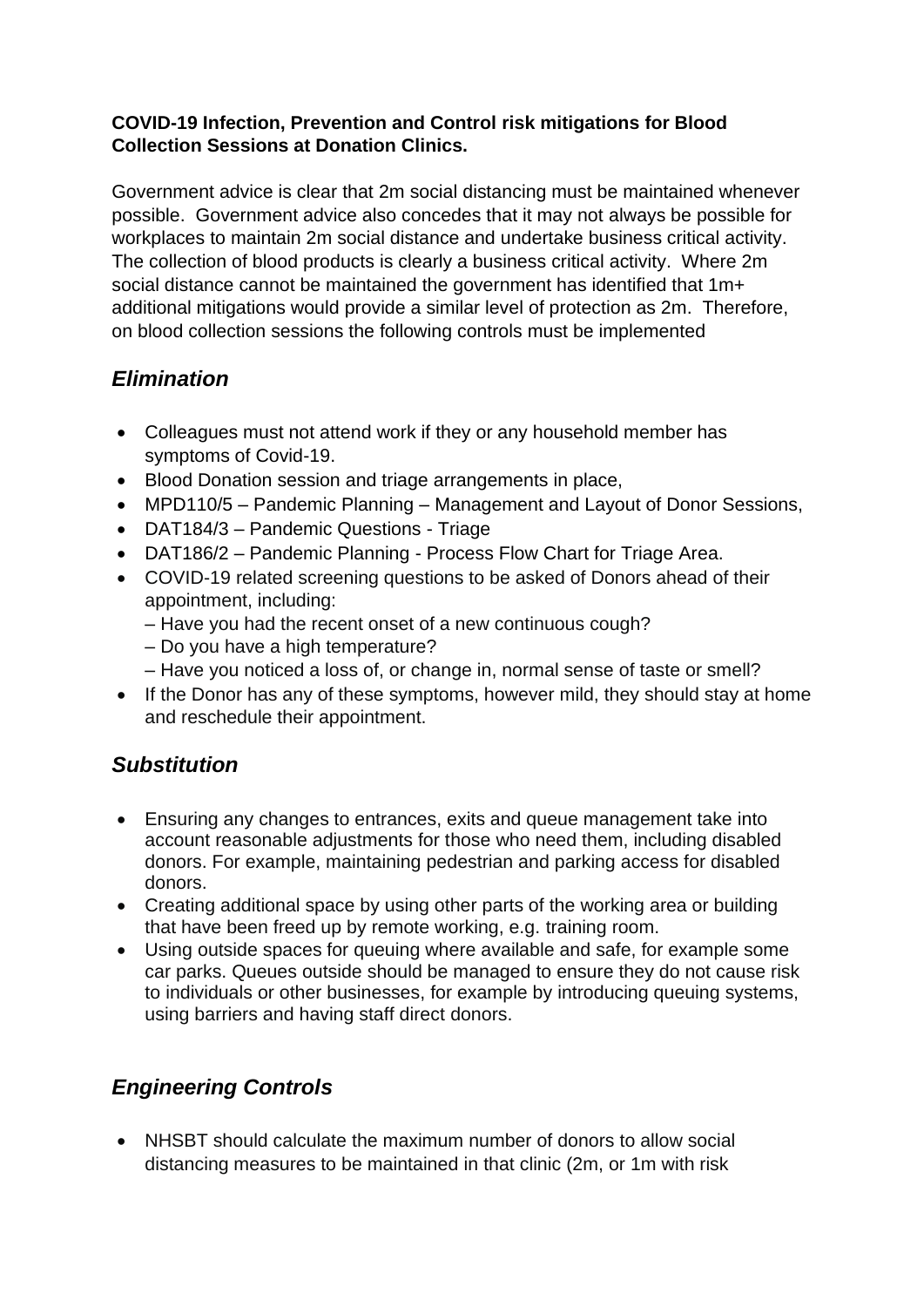mitigation where 2m is not viable, is acceptable) and limiting the number of appointments at any one time. Consider total floorspace as well as likely pinch points and busy areas.

- Reviewing layouts and processes to maintain social distancing (2m, or 1m with risk mitigation where 2m is not viable, is acceptable) between Donors being attended simultaneously, ensuring there is sufficient spacing between donation chairs,
- Using floor markings to help people comply with social distancing guidelines wherever possible (2m, or 1m with risk mitigation where 2m is not viable, is acceptable). particularly in donor interaction zones.
- Adjusting how people move through the session to reduce congestion and contact between donors, for example, queue management or one-way flow. This may only be possible in larger
- Ensure Social distancing measures of 2m wherever possible and where not, at least 1m+ with additional mitigations.
- All new venues identified during the current outbreak must have ability to maintain social distancing rules.
- Number of beds within venues limited to enable 2m social distance between beds as some donors will be required to remove their masks whilst on the donation bed/chair.
- 2m spacing maintained where possible between donor and colleague undertaking triage
- Maintaining social distancing in waiting areas when donors wait for their appointments. When waiting areas can no longer maintain social distancing, consider moving to a 'one-in-one-out' policy.
- Waiting donors to be seated 2m where possible, if not 1m+ mitigations apart (chairs back to back or side to side, face coverings, Screens) after being received at the welcome table.
- If tea table to be used then sensible approach to maintain adverse events monitoring.
- Mealtimes arranged to enable staff to maintain 2m social distancing.
- Daily brief or any other training to maintain 2m social distancing.
- Implementing physical changes like barriers or installing screens to protect colleagues at triage, in reception, welcome and screening. This will not be required between the Donor Carer and donor during venepuncture
- Staggering break times to reduce pressure on the staff break rooms or places to eat and ensuring social distancing is maintained during staff break rooms.
- Provide additional supervision to ensue these measures are always implemented.
- Triage system for donors and visitors to ensure everyone who enters the donation session is well and has not had any recent illness.
- Keep the facilities well ventilated, for example by fixing doors and windows open where appropriate.
- Minimising contact between different Donor Carers while caring for a donor.
- Reviewing working practices to minimise the duration of contact with the donor
- To enable good hand hygiene, hand sanitiser is available on entry to session where safe and practical.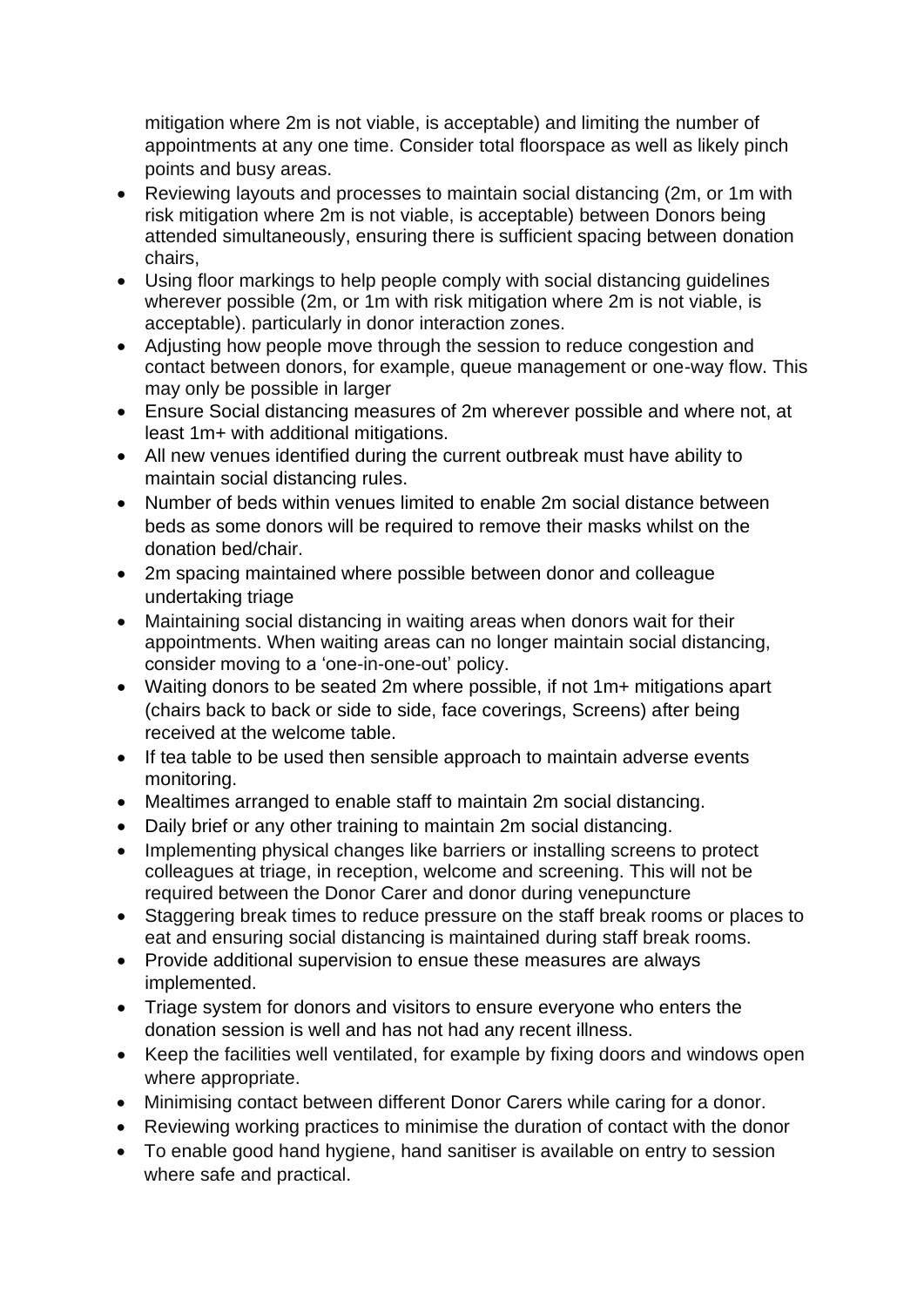- Donors, visitors and colleagues must sanitize their hands/use alcohol hand rub (hand sanitizing gel) before entering the session environment.
- Suitable handwashing facilities including running water and liquid soap and suitable options for drying are available.
- Increased visible hand hygiene using soap and water or hand sanitiser
- Increased regular and visible cleaning of frequently touched surfaces
- Increased regular cleaning of ICT and communication devices
- Minimising how frequently equipment is shared between Donor Carers, frequently cleaning between use and assigning to an individual where possible.
- Providing more waste facilities and more frequent rubbish clearance.
- Avoid touching the face, particularly mouth, nose and eyes.
- Cover mouth and nose with a tissue or your sleeve (not your hands) when coughing or sneezing and put used tissues in nearest bin immediately, which may be clinical waste, then wash/sanitise hands.

## *Administrative controls*

- Operating an appointment-only system.
- When booking an appointment, asking the donor if they can attend on their own, where possible
- Informing donors of guidance about visiting the premises prior to and at the point of arrival, including information on websites, on booking forms and in entrance ways.
- Reminding donors who are accompanied by children that they are responsible for supervising them at all times and should follow social distancing guidelines.
- Asking donors to arrive at the scheduled time of their appointment
- Using signs and posters to build awareness of good handwashing technique, the need to increase handwashing frequency, to avoid touching your face, and to cough or sneeze into a tissue which is binned safely
- Setting clear use and cleaning guidance for toilets, with increased frequency of cleaning in line with usage. Use normal cleaning products, paying attention to frequently hand touched surfaces, and consider use of disposable cloths or paper roll to clean all hard surfaces.
- Putting up a visible cleaning schedule; keep it up to date and visible.
- Providing clear guidance on expected donor behaviours, social distancing and hygiene to people before arrival, when scheduling their appointment, and on arrival, for example, with signage and visual aids. Explaining to donors that failure to observe safety measures will result in services not being provided.
- Providing written or spoken communication of the latest guidelines to both colleagues and donors inside and outside the premises. We should display posters or information setting out how donors should behave on session to keep everyone safe.
- Consider the particular needs of those with protected characteristics, such as those who are hearing or visually impaired.
- Providing a safety briefing of on-site protocols, rules for shared areas and key facilities, for example, handwashing
- Ensuring latest guidelines are visible and available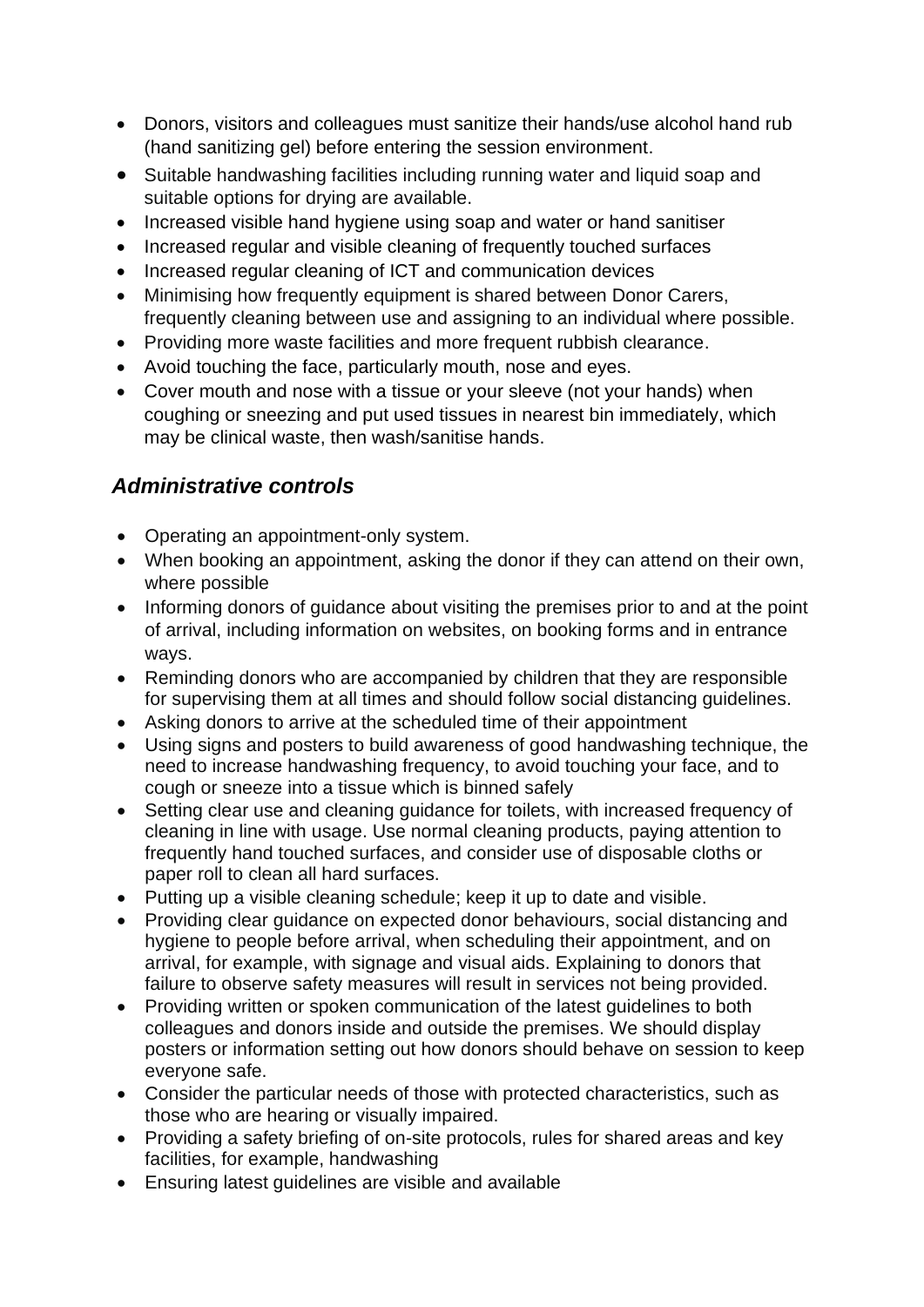- Informing donors that they should be prepared to remove face coverings if asked to do so by staff for the purpose of identification or to have refreshments/fluids
- Ensuring information provided to Donors and visitors, such as advice on the location or size of queues, does not compromise their safety.
- Avoiding overrunning or overlapping appointments and contacting donors virtually to let them know when they are ready to be seen, where possible.
- Working with venue contacts to provide additional parking or facilities such as bike-racks, where possible, to help donors avoid using public transport.

### *Personal Protective Equipment*

- Donors must always wear a face covering during the donation process. Where the donor is required to remove the face covering 2m social distance rules must be applied.
- In the donation environment donor carers / nurse will be in close contact with a number of donors without being able to carry out social distancing. In normal circumstances, these donors will be healthy. As an additional risk reduction measure and to reassure colleagues, the use of fluid repellent surgical face masks for front line colleagues is being implemented. This is a precautionary measure. When available the wearing of masks is mandatory, during the load and unload of vehicles, at triage, when working on session to provide reassurance to colleagues and donors and during breaks if 2m social distance cannot be maintained.
- All donor carers and nurses to be trained in how to wear, use and remove masks and training package to include information on the hazard, risk and controls.
- Dispose of all used masks in clinical waste.
- If there are any shortages of masks, provide to individuals carrying out:
	- screening, and
	- venepuncture, and
	- the nurse.

as these roles cannot maintain social distancing.

- If supply totally interrupted the level of risk is still low due to other control measures in place.
- The wearing of surgical face masks does not reduce the need for hand hygiene and colleagues do not attend work if they or any household member has symptoms of Covid-19.
- Wearing personal protective equipment (PPE) in warm/hot environments increases the risk of heat stress. This occurs when the body is unable to cool itself enough to maintain a healthy temperature. Heat stress can cause heat exhaustion and lead to heat stroke if the person is unable to cool down.
- Measures to control the temperature of clinical environments and enable staff to make behavioural adaptations to stay cool and well hydrated should be made. Staff may require more frequent breaks and the frequency of PPE changes may increase, with a resulting increase in demand. If there are shortages of masks then provide available masks to individuals carrying out: - screening, and venepuncture, and - the nurse. As these roles cannot maintain social distancing.